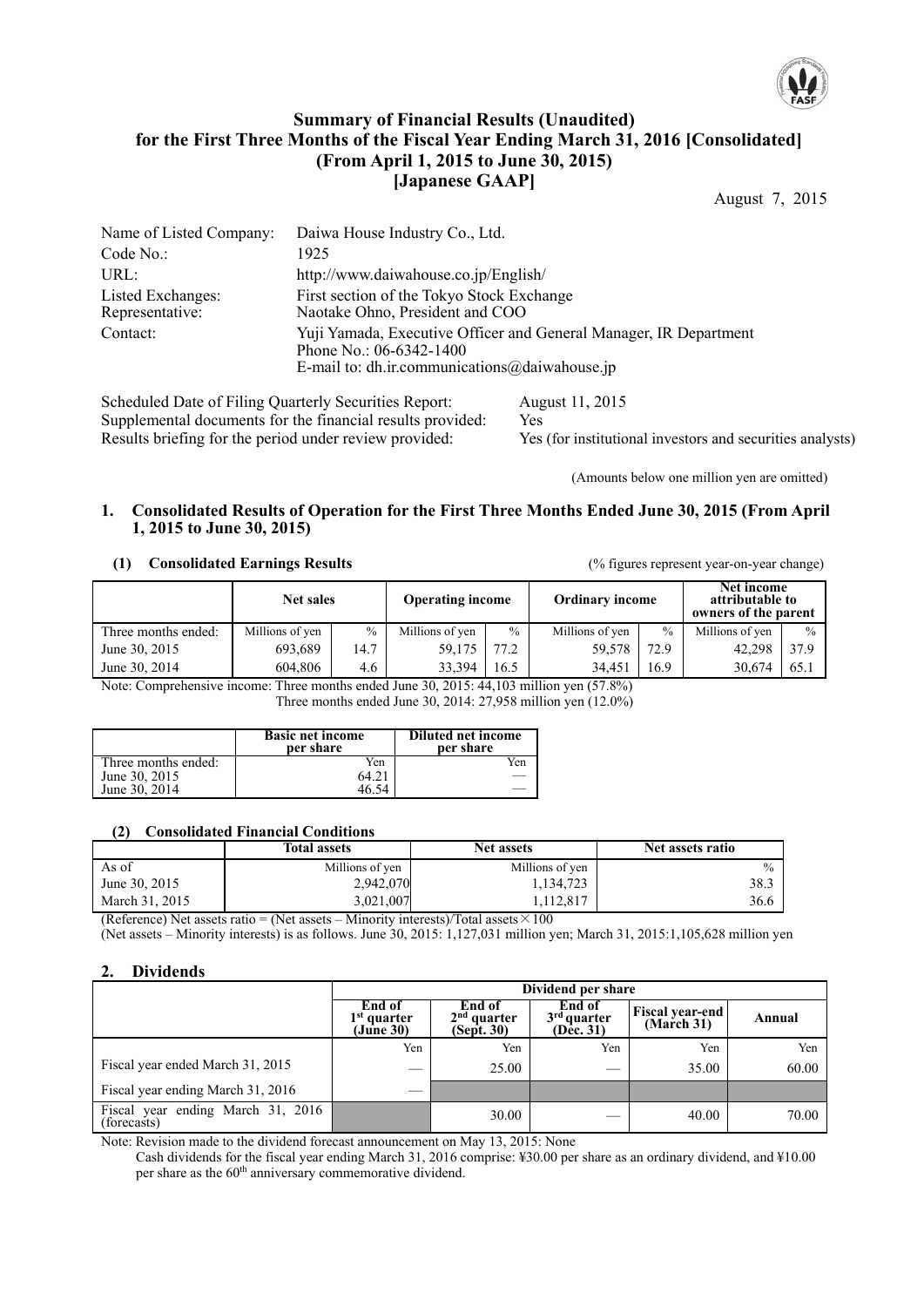## **3. Consolidated Earnings Forecasts for the Fiscal Year Ending March 31, 2016 (From April 1, 2015 to March 31, 2016)**

(% figures represent year-on-year change)

|                                      | <b>Net sales</b> |     | <b>Operating income</b> |      | <b>Ordinary income</b> |       | Net income<br>attributable to owners<br>of the parent |               | <b>Basic net</b><br>income per<br>share |
|--------------------------------------|------------------|-----|-------------------------|------|------------------------|-------|-------------------------------------------------------|---------------|-----------------------------------------|
|                                      | Millions of yen  |     | % Millions of yen       |      | % Millions of yen      |       | % Millions of yen                                     | $\frac{0}{0}$ | Yen I                                   |
| Fiscal year ending<br>March 31, 2016 | 000,000,         | 6.7 | 200,000                 | 10.9 | 192,000                | (5.2) | 125,000                                               | 6.7           | 188.71                                  |

Note: Revision made to business forecast announcement on May 13, 2015: None

### **Notes:**

- **(1) Changes in Significant Subsidiaries during the Period under Review (This refers to changes in specified subsidiaries associated with changes in the scope of consolidation): None**
- **(2) Application of Accounting Methods Unique to the Preparation of the Quarterly Consolidated Financial Statements: None**
- **(3) Changes in Accounting Policies Applied, Changes in Accounting Estimates and Retrospective Restatement** 
	- **1) Changes in accounting policies applied due to amendment of accounting standards: Yes**
	- **2) Changes in accounting policies due to reasons other than 1): None**
	- **3) Changes in accounting estimates: None**
- **4) Retrospective restatement: None**
- **(4) Number of Issued and Outstanding Shares (Common Stock)**
- **1) Number of shares at the end of the period (including treasury stock)**

| As of June 30, 2015                                                                                                                                  | 660,421,851 | shares $\vert$ As of March 31, 2015 | 660.421.851 shares |
|------------------------------------------------------------------------------------------------------------------------------------------------------|-------------|-------------------------------------|--------------------|
| $\mathbf{A}$ ) $\mathbf{M}$ and $\mathbf{A}$ are also as a set of the set of $\mathbf{A}$ and $\mathbf{A}$ are also as $\mathbf{A}$ and $\mathbf{A}$ |             |                                     |                    |

| 2) Number of treasury stock at the end of the period |                                         |                  |
|------------------------------------------------------|-----------------------------------------|------------------|
| As of June 30, 2015                                  | 1,621,397 shares   As of March 31, 2015 | 1,619,741 shares |
|                                                      |                                         |                  |

#### **3) Average number of shares during the period**

| <b>TIME</b><br>I hree months ended June<br>658,801,242 shares<br>30, 2015 | Three months ended June<br>30, 2014 | 659,119,007 shares |
|---------------------------------------------------------------------------|-------------------------------------|--------------------|
|---------------------------------------------------------------------------|-------------------------------------|--------------------|

### **\* Presentation of implementing the quarterly review procedures**

As of the time when the quarterly financial results are disclosed, the Group have not completed the reviewing (checking) procedures for quarterly consolidated financial statements as laid down by the Financial Instruments and Exchange Law.

#### **\* Remarks on appropriate use of forecasted results of operation and other special matters**

#### **(Notes regarding forward-looking statements)**

Consolidated earnings forecasts are based on assumptions in light of the information available as of the date of announcement of this material and the factors of uncertainty that may possibly impact the future results of operation. These statements do not mean that the Company pledges to realize such statements. Actual results may differ significantly from those presented herein as a consequence of numerous factors such as the financial market, economic conditions, competitor situations and fluctuations in land prices.

Please refer to the section of "1. Qualitative Information Regarding Consolidated Results for the First Three Months under Review (3) Earnings Forecasts" of "the Attached Material" on page 4 for the suppositions that form the assumptions for earnings forecasts.

The Company issued 5,816,354 shares of common stock with an effective date of August 1, 2015 in a share exchange with Daiwa Odakyu Construction Co., Ltd. The Company has reflected this increase of common stock in the calculation of net income per share included in its full-year earnings forecast for the fiscal year ending March 2016.

#### **(Obtaining supplementary explanatory materials)**

The Company plans to hold a briefing for institutional investors and securities analysts on August 7, 2015. Relevant financial statements to be handed out at the briefing will be posted on our official website at the same time.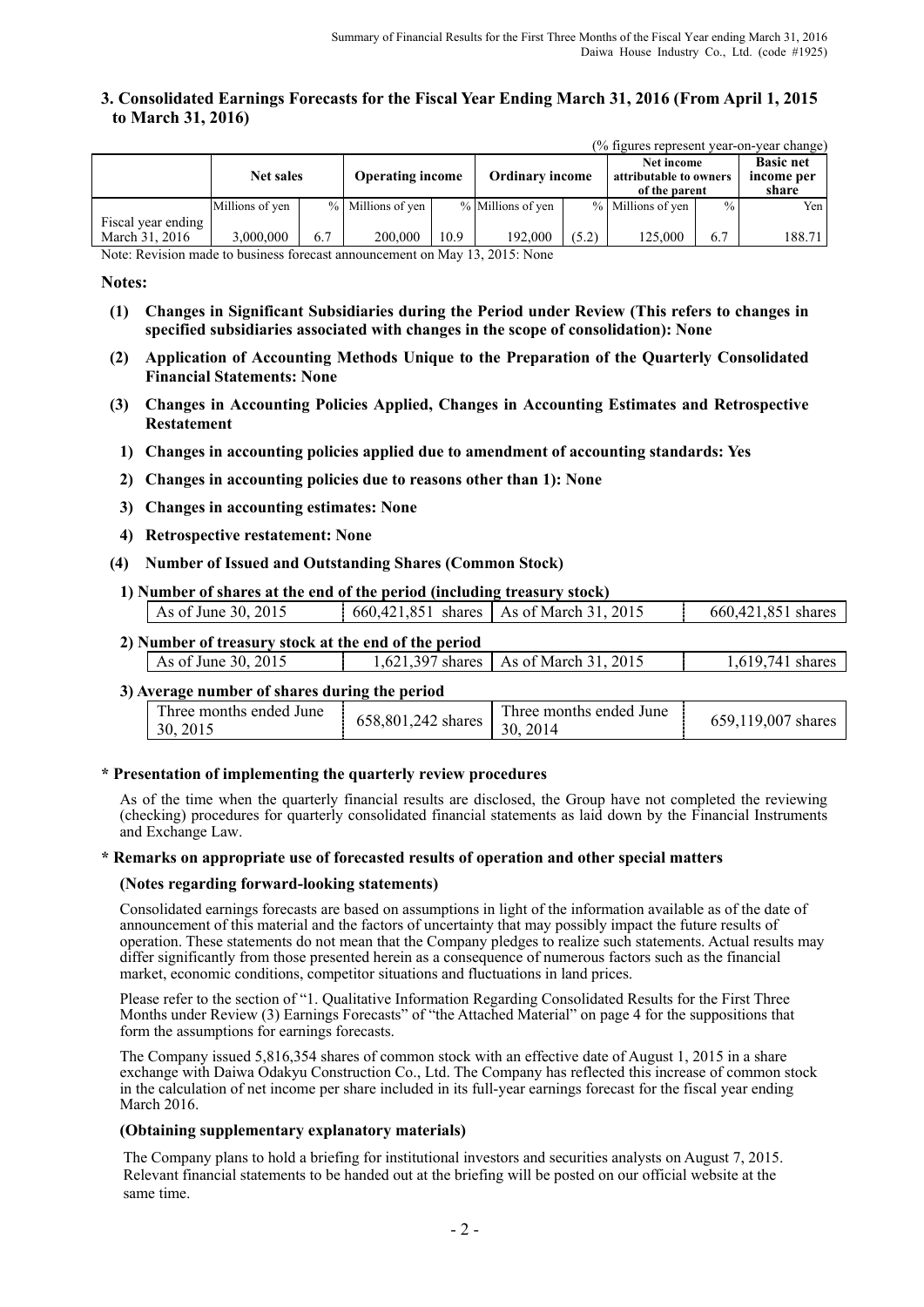# **Contents of the Attached Material**

| 1. Qualitative Information regarding Consolidated Results for the First Three Months under Review 4 |  |
|-----------------------------------------------------------------------------------------------------|--|
|                                                                                                     |  |
|                                                                                                     |  |
|                                                                                                     |  |
|                                                                                                     |  |
|                                                                                                     |  |
| (1) Changes in Accounting Policies Applied, Changes in Accounting Estimates and Retrospective       |  |
|                                                                                                     |  |
|                                                                                                     |  |
|                                                                                                     |  |
|                                                                                                     |  |
|                                                                                                     |  |
|                                                                                                     |  |
|                                                                                                     |  |
|                                                                                                     |  |
|                                                                                                     |  |
|                                                                                                     |  |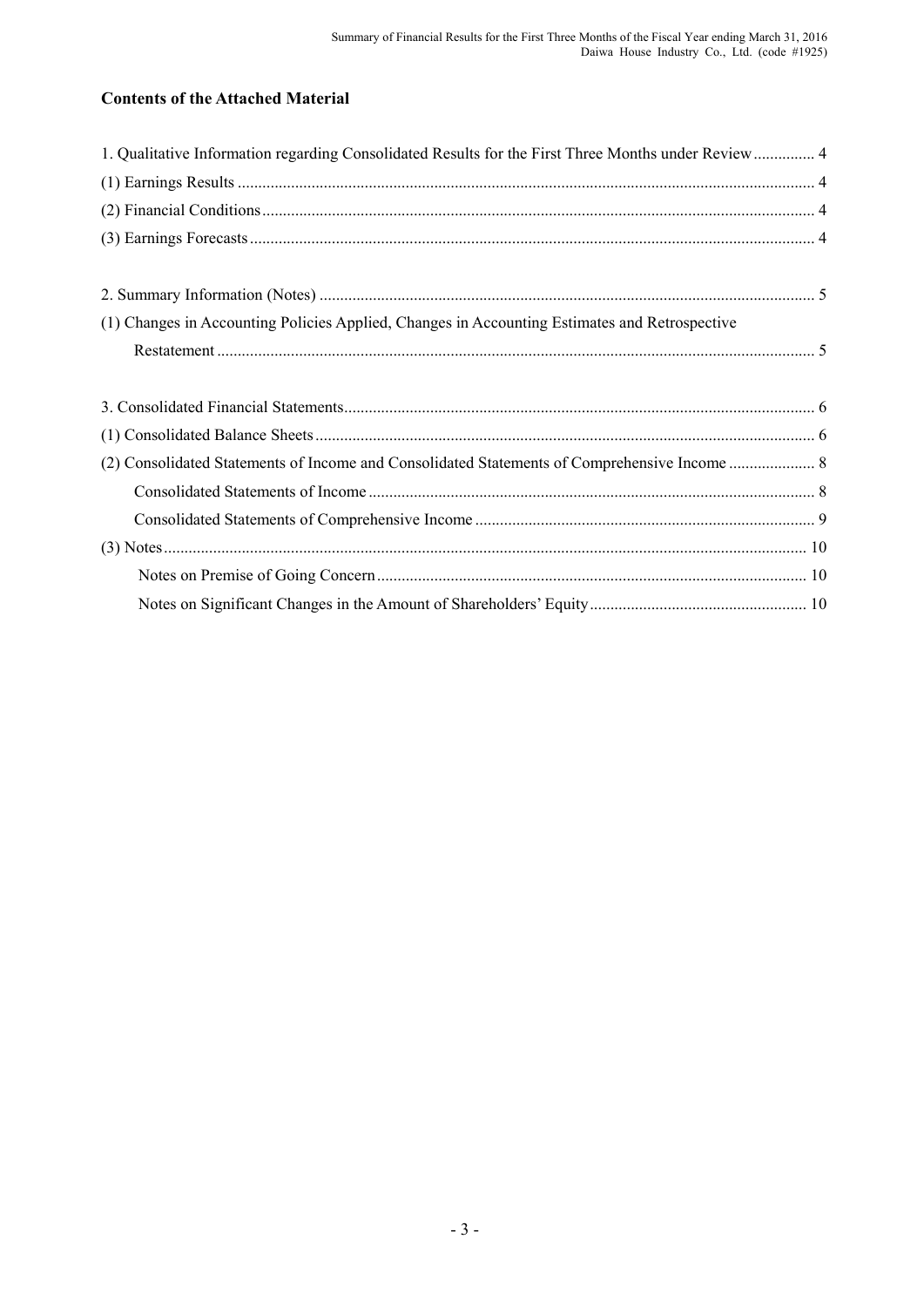# **1. Qualitative Information regarding Consolidated Results for the First Three Months under Review**

# **(1) Earnings Results**

The Japanese economy continued to recover throughout the first three months of the fiscal year ending March 2016. While investment in public works projects and certain other sectors experienced weakness, lower oil prices and government economic policies played a part in rising corporate capital spending, improved employment and payroll, and a recovery in personal consumption.

The housing industry showed signs of recovery, mainly due to outperforming year-on-year levels for the fourth consecutive month since March 2015 in terms of new housing starts. This helped diminish the negative impact of the April 2014 consumption tax increases. The general construction market has seen the benefit of strong corporate capital spending growth, despite weakness in the market for public works projects.

In light of these circumstances, the Daiwa House Group expanded its investment plan from the original plan in our Fourth Medium-Term Management Plan (ending March 2016). The Group is actively engaged in real estate development investment and other projects designed to further improve earnings in our core domestic businesses.

As another means to improve our competitive ability and create a solid foundation for future growth, we merged Daiwa LifeNext Co., Ltd. and Daiwa Service Co., Ltd., both companies dealing mainly in the condominium management business. This merger took effect in April 2015.

As a result, the Daiwa House Group recorded consolidated net sales of 693,689 million yen (+14.7% year on year) for the first three months of the fiscal year ending March 2016. Ordinary income was 59,578 million yen (+72.9% year on year), while net income attributable to owners of the parent amounted to 42,298 million yen (+37.9% year on year).

# **(2) Financial Conditions**

As of the end of the consolidated three-month reporting period, the Group has recorded total assets of 2,942,070 million yen, a decrease of 78,937 million yen compared to 3,021,007 million yen in total assets at the end of the prior consolidated fiscal year. This result was mainly due to decreases in cash and deposits stemming from payments of construction costs and dividends, offset in part by increases in property, plant and equipment.

Total liabilities as of the end of the consolidated three-month reporting period amounted to 1,807,346 million yen, representing a 100,843 million yen decrease compared to 1,908,190 million yen in total liabilities at the end of the prior consolidated fiscal year. This result was mainly due to decreases in notes and accounts payable-trade and redemptions of commercial paper.

Total net assets as of the end of the consolidated three-month reporting period amounted to 1,134,723 million yen, which was a 21,906 million yen increase compared to 1,112,817 million yen in total net assets at the end of the prior consolidated fiscal year. This result was mainly due to net income attributable to owners of the parent of 42,298 million yen, which offset payments of dividends related to the prior consolidated fiscal year.

## **(3) Earnings Forecasts**

The Group has not revised consolidated earnings forecasts for the fiscal year ending March 2016 subsequent to the forecasts in the Summary of Financial Results for the Fiscal Year Ending March 2015 as published May 13, 2015.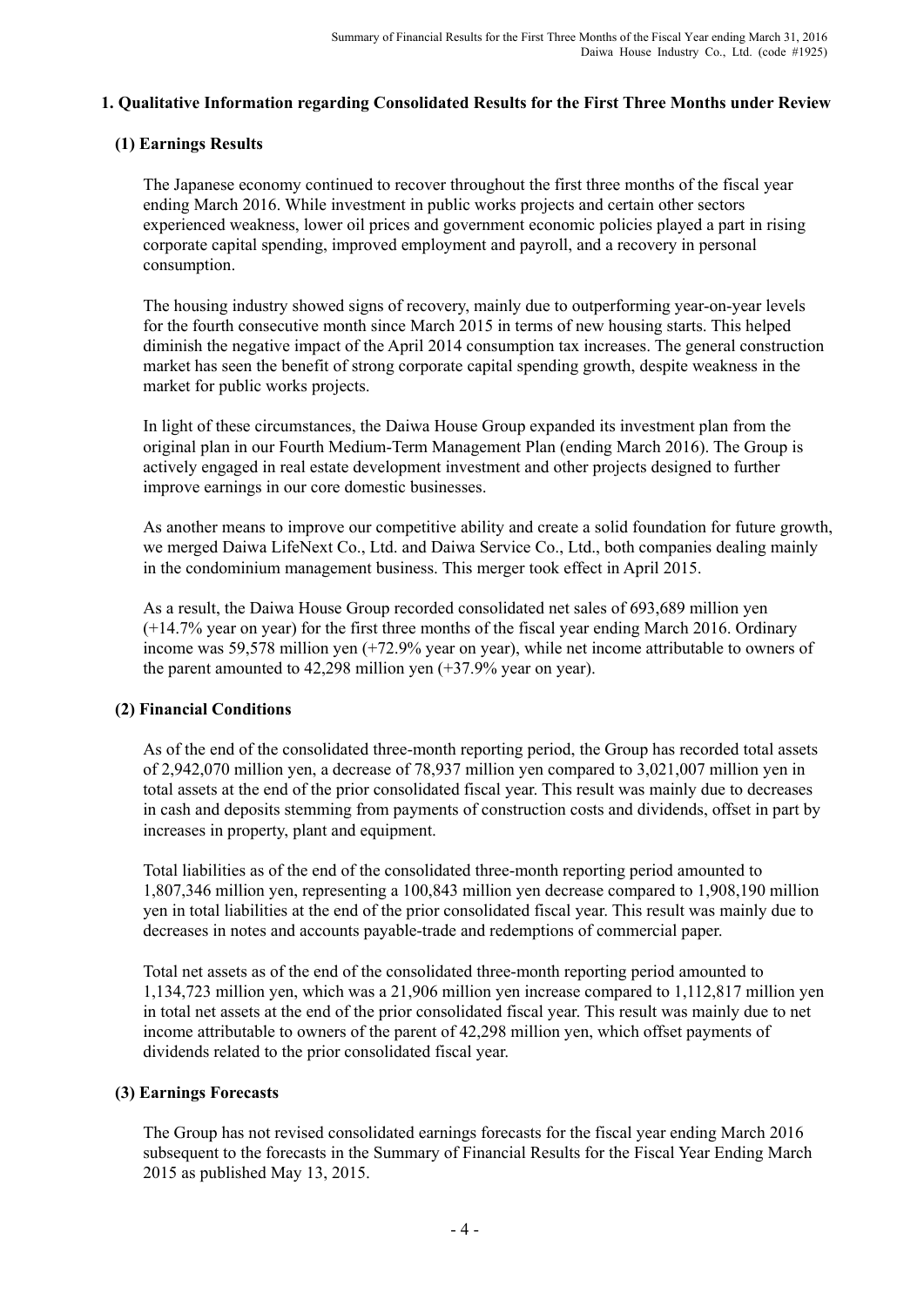# **2. Summary Information (Notes)**

# **(1) Changes in Accounting Policies Applied, Changes in Accounting Estimates and Retrospective Restatement**

Change in Accounting Policies

(Application of Accounting Standard for Business Combinations)

Beginning with the first three months of the consolidated fiscal year under review, the Company has adopted the Accounting Standard for Business Combinations (ASBJ Statement No. 21, September 13, 2013), the Accounting Standard for Consolidated Financial Statements (ASBJ Statement No. 22, September 13, 2013), and the Accounting Standard for Business Divestitures (ASBJ Statement No. 7, September 13, 2013). Under these changes, the Company now records equity changes in subsidiaries subject to ongoing control to capital surplus. In addition, the Company now records acquisition-related costs as costs in the consolidated fiscal year in which they occurred. With respect to business combinations occurring after the beginning of the first three months of the consolidated fiscal year under review, the Company now revises acquisition cost allocation based on provisional accounting estimates, reflecting these costs in the quarterly consolidated financial statements for the date on which the business combination occurred.

The Company has changed its presentation with respect to quarterly net income, as well as changing the presentation from "minority interests" to "non-controlling interests." To reflect these changes in presentation, the Company has reclassified its financial statements for the first three months of the prior consolidated fiscal year and its financial statements for the prior consolidated fiscal year.

In accordance with the transitional treatment based on the provisions of section 58-2 (4) of the Accounting Standard for Business Combinations, section 44-5 (4) of the Accounting Standard for Consolidated Financial Statements, and section 57-4 (4) of the Accounting Standard for Business Divestitures, the effects of the application of these changes have been applied as of the beginning of the first three months of the consolidated fiscal year under review and for periods thereafter.

As a result, the Company does not expect this transaction to have a material impact on operating income, ordinary income, or income before income taxes for the first three months of the consolidated fiscal year under review.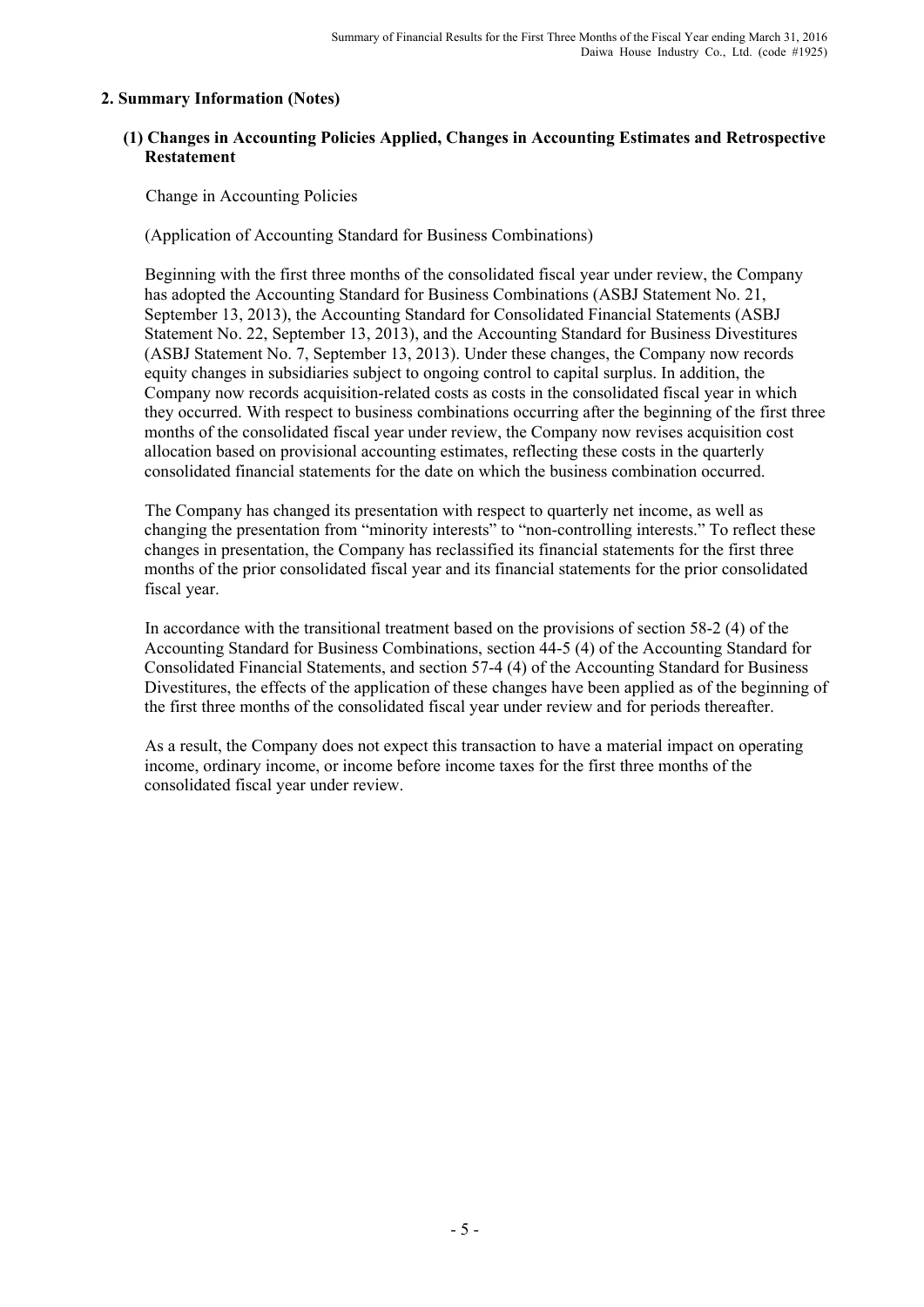# **3. Consolidated Financial Statements**

**(1) Consolidated Balance Sheets**

|                                                                                  |                      | (Millions of yen)   |
|----------------------------------------------------------------------------------|----------------------|---------------------|
|                                                                                  | As of March 31, 2015 | As of June 30, 2015 |
| Assets                                                                           |                      |                     |
| Current assets                                                                   |                      |                     |
| Cash and deposits                                                                | 238,776              | 134,636             |
| Notes and accounts receivable from completed<br>construction contracts and other | 244,045              | 227,199             |
| Short-term investment securities                                                 | 16                   | 16                  |
| Costs on uncompleted construction contracts                                      | 31,778               | 31,801              |
| Real estate for sale                                                             | 423,869              | 403,730             |
| Real estate for sale in process                                                  | 114,915              | 137,141             |
| Land for development                                                             | 647                  | 647                 |
| Merchandise and finished goods                                                   | 14,984               | 15,743              |
| Work in process                                                                  | 6,709                | 9,500               |
| Raw materials and supplies                                                       | 5,785                | 6,856               |
| Other                                                                            | 192,067              | 192,185             |
| Allowance for doubtful accounts                                                  | (3,347)              | (3,679)             |
| Total current assets                                                             | 1,270,247            | 1,155,779           |
| Noncurrent assets                                                                |                      |                     |
| Property, plant and equipment                                                    |                      |                     |
| Buildings and structures                                                         | 782,817              | 797,591             |
| Accumulated depreciation                                                         | (365, 178)           | (370, 181)          |
| Buildings and structures, net                                                    | 417,638              | 427,409             |
| Land                                                                             | 566,139              | 584,264             |
| Other                                                                            | 199,303              | 203,761             |
| Accumulated depreciation                                                         | (112,960)            | (113,595)           |
| Other, net                                                                       | 86,342               | 90,166              |
| Total property, plant and equipment                                              | 1,070,121            | 1,101,839           |
| Intangible assets                                                                |                      |                     |
| Goodwill                                                                         | 48,136               | 48,050              |
| Other                                                                            | 32,441               | 32,059              |
| Total intangible assets                                                          | 80,578               | 80,109              |
| Investments and other assets                                                     |                      |                     |
| Investment securities                                                            | 252,982              | 260,354             |
| Lease and guarantee deposits                                                     | 199,562              | 199,277             |
| Other                                                                            | 150,944              | 148,124             |
| Allowance for doubtful accounts                                                  | (3, 430)             | (3,415)             |
| Total investments and other assets                                               | 600,059              | 604,341             |
| Total noncurrent assets                                                          | 1,750,759            | 1,786,290           |
| Total assets                                                                     | 3,021,007            | 2,942,070           |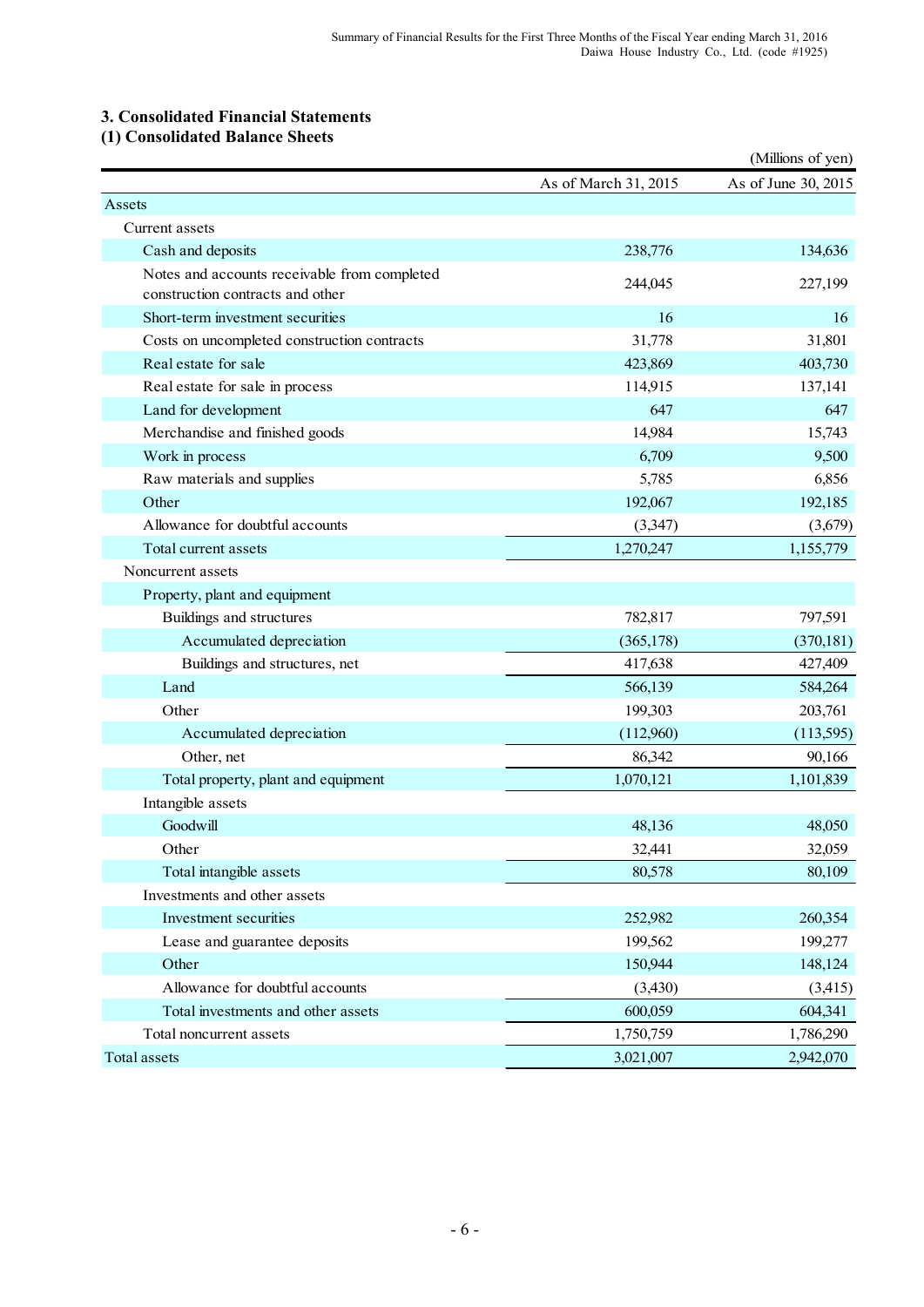|                                                            |                      | (Millions of yen)   |
|------------------------------------------------------------|----------------------|---------------------|
|                                                            | As of March 31, 2015 | As of June 30, 2015 |
| Liabilities                                                |                      |                     |
| Current liabilities                                        |                      |                     |
| Notes and accounts payable for construction                | 309,261              | 254,914             |
| contracts and other                                        |                      |                     |
| Short-term loans payable                                   | 70,892               | 80,152              |
| Current portion of bonds payable                           | 110                  | 110                 |
| Current portion of long-term loans payable                 | 34,803               | 39,010              |
| Commercial papers                                          | 72,000               | 40,000              |
| Income taxes payable                                       | 27,415               | 7,655               |
| Advances received                                          | 39,732               | 43,374              |
| Advances received on uncompleted construction<br>contracts | 90,487               | 93,290              |
| Provision for bonuses                                      | 39,249               | 20,247              |
| Provision for warranties for completed construction        | 6,819                | 6,339               |
| Asset retirement obligations                               | 1,617                | 1,549               |
| Other                                                      | 223,713              | 238,056             |
| Total current liabilities                                  | 916,104              | 824,701             |
| Noncurrent liabilities                                     |                      |                     |
| Bonds payable                                              | 110,595              | 110,595             |
| Long-term loans payable                                    | 275,128              | 274,488             |
| Long-term lease and guarantee deposited                    | 241,355              | 242,837             |
| Net defined benefit liability                              | 179,470              | 175,683             |
| Asset retirement obligations                               | 29,434               | 30,344              |
| Other                                                      | 156,100              | 148,694             |
| Total noncurrent liabilities                               | 992,085              | 982,645             |
| <b>Total</b> liabilities                                   | 1,908,190            | 1,807,346           |
| Net assets                                                 |                      |                     |
| Shareholders' equity                                       |                      |                     |
| Capital stock                                              | 161,699              | 161,699             |
| Capital surplus                                            | 294,632              | 294,632             |
| Retained earnings                                          | 534,639              | 553,844             |
| Treasury stock                                             | (1,965)              | (1,970)             |
| Total shareholders' equity                                 | 989,005              | 1,008,205           |
| Accumulated other comprehensive income                     |                      |                     |
| Valuation difference on available-for-sale securities      | 84,678               | 86,869              |
| Deferred gains or losses on hedges                         | 84                   | (15)                |
| Revaluation reserve for land                               | (457)                | (420)               |
| Foreign currency translation adjustment                    | 32,318               | 32,391              |
| Total accumulated other comprehensive income               | 116,623              | 118,825             |
| Subscription rights to shares                              | 38                   | 38                  |
| Non-controlling interests                                  | 7,149                | 7,653               |
| Total net assets                                           | 1,112,817            | 1,134,723           |
| Total liabilities and net assets                           | 3,021,007            | 2,942,070           |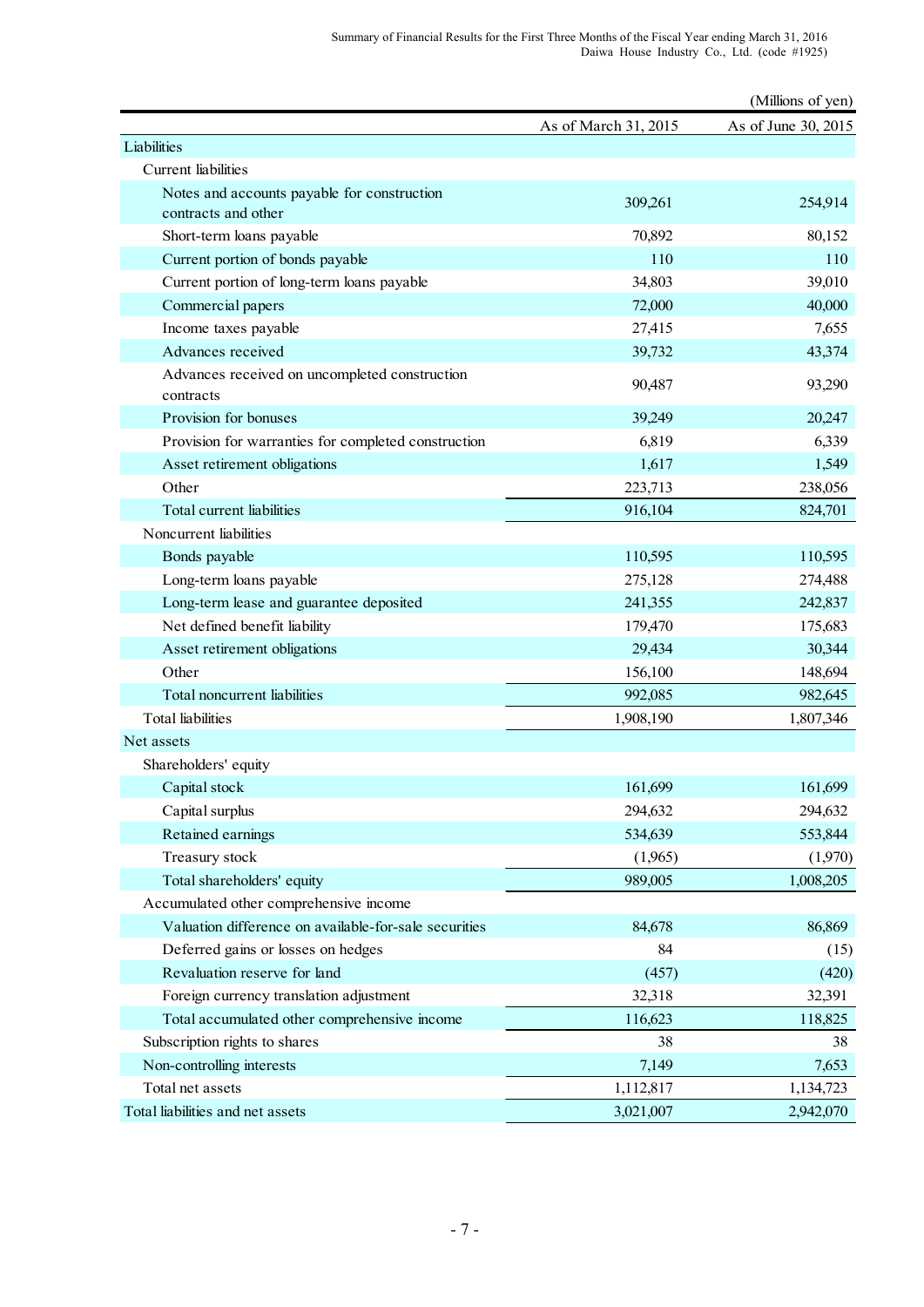# **(2) Consolidated Statements of Income and Consolidated Statements of Comprehensive Income (Consolidated Statements of Income)**

|                                                 |                                                            | (Millions of yen)                                          |
|-------------------------------------------------|------------------------------------------------------------|------------------------------------------------------------|
|                                                 | Three months ended<br>June 30, 2014<br>(From April 1, 2014 | Three months ended<br>June 30, 2015<br>(From April 1, 2015 |
|                                                 | to June 30, 2014)                                          | to June 30, 2015)                                          |
| Net sales                                       | 604,806                                                    | 693,689                                                    |
| Cost of sales                                   | 487,239                                                    | 543,260                                                    |
| Gross profit                                    | 117,566                                                    | 150,429                                                    |
| Selling, general and administrative expenses    | 84,172                                                     | 91,253                                                     |
| Operating income                                | 33,394                                                     | 59,175                                                     |
| Non-operating income                            |                                                            |                                                            |
| Interest income                                 | 959                                                        | 922                                                        |
| Dividends income                                | 1,229                                                      | 1,465                                                      |
| Equity in earnings of affiliates                | 163                                                        |                                                            |
| Miscellaneous income                            | 1,380                                                      | 1,306                                                      |
| Total non-operating income                      | 3,731                                                      | 3,693                                                      |
| Non-operating expenses                          |                                                            |                                                            |
| Interest expenses                               | 1,186                                                      | 1,257                                                      |
| Taxes and dues                                  | 633                                                        | 926                                                        |
| Equity in losses of affiliates                  |                                                            | 230                                                        |
| Miscellaneous expenses                          | 855                                                        | 877                                                        |
| Total non-operating expenses                    | 2,675                                                      | 3,291                                                      |
| Ordinary income                                 | 34,451                                                     | 59,578                                                     |
| Extraordinary income                            |                                                            |                                                            |
| Gain on sales of noncurrent assets              | 1,147                                                      | 282                                                        |
| Gain on sales of investment securities          | 3,336                                                      | 4,063                                                      |
| Gain on revision of retirement benefit plan     | 9,394                                                      |                                                            |
| Gain on step acquisitions                       | 5                                                          |                                                            |
| Total extraordinary income                      | 13,883                                                     | 4,345                                                      |
| <b>Extraordinary losses</b>                     |                                                            |                                                            |
| Loss on sales of noncurrent assets              | 50                                                         | 15                                                         |
| Loss on retirement of noncurrent assets         | 1,081                                                      | 217                                                        |
| Impairment loss                                 |                                                            | 346                                                        |
| Loss on sales of investment securities          |                                                            | 114                                                        |
| Loss on valuation of investment securities      | $\overline{2}$                                             |                                                            |
| Merger expenses                                 |                                                            | 300                                                        |
| Other                                           | 60                                                         | 10                                                         |
| Total extraordinary losses                      | 1,194                                                      | 1,004                                                      |
| Income before income taxes                      | 47,140                                                     | 62,919                                                     |
| Income taxes-current                            | 1,828                                                      | 11,332                                                     |
| Income taxes-deferred                           | 14,874                                                     | 9,613                                                      |
| Total income taxes                              | 16,703                                                     | 20,946                                                     |
| Net income                                      | 30,436                                                     | 41,972                                                     |
| Loss attributable to non-controlling interests  | (238)                                                      | (326)                                                      |
| Net income attributable to owners of the parent | 30,674                                                     | 42,298                                                     |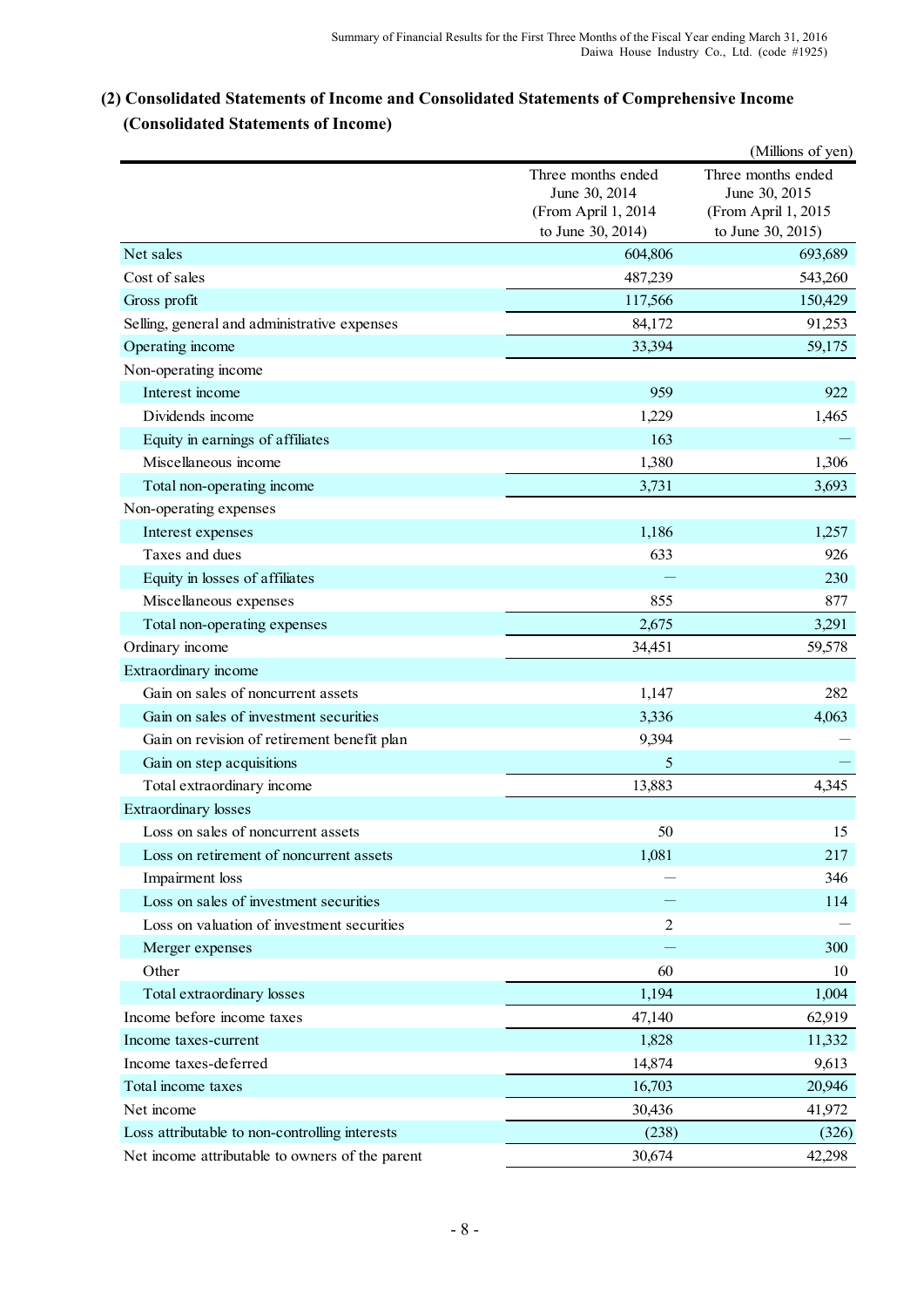# **(Consolidated Statements of Comprehensive Income)**

|                                                                                        |                                                                                  | (Millions of yen)                                                                |
|----------------------------------------------------------------------------------------|----------------------------------------------------------------------------------|----------------------------------------------------------------------------------|
|                                                                                        | Three months ended<br>June 30, 2014<br>(From April 1, 2014)<br>to June 30, 2014) | Three months ended<br>June 30, 2015<br>(From April 1, 2015)<br>to June 30, 2015) |
| Net income                                                                             | 30,436                                                                           | 41,972                                                                           |
| Other comprehensive income                                                             |                                                                                  |                                                                                  |
| Valuation difference on available-for-sale securities                                  | 1,800                                                                            | 2,105                                                                            |
| Deferred gains or losses on hedges                                                     | (10)                                                                             | (99)                                                                             |
| Foreign currency translation adjustment                                                | (2,052)                                                                          | (88)                                                                             |
| Share of other comprehensive income of associates<br>accounted for using equity method | (2,215)                                                                          | 213                                                                              |
| Total other comprehensive income                                                       | (2, 478)                                                                         | 2,130                                                                            |
| Comprehensive income                                                                   | 27,958                                                                           | 44,103                                                                           |
| (Comprehensive income attributable to)                                                 |                                                                                  |                                                                                  |
| Comprehensive income attributable to owners<br>of the parent                           | 28,189                                                                           | 44,465                                                                           |
| Comprehensive income attributable to non-controlling<br>interests                      | (231)                                                                            | (361)                                                                            |